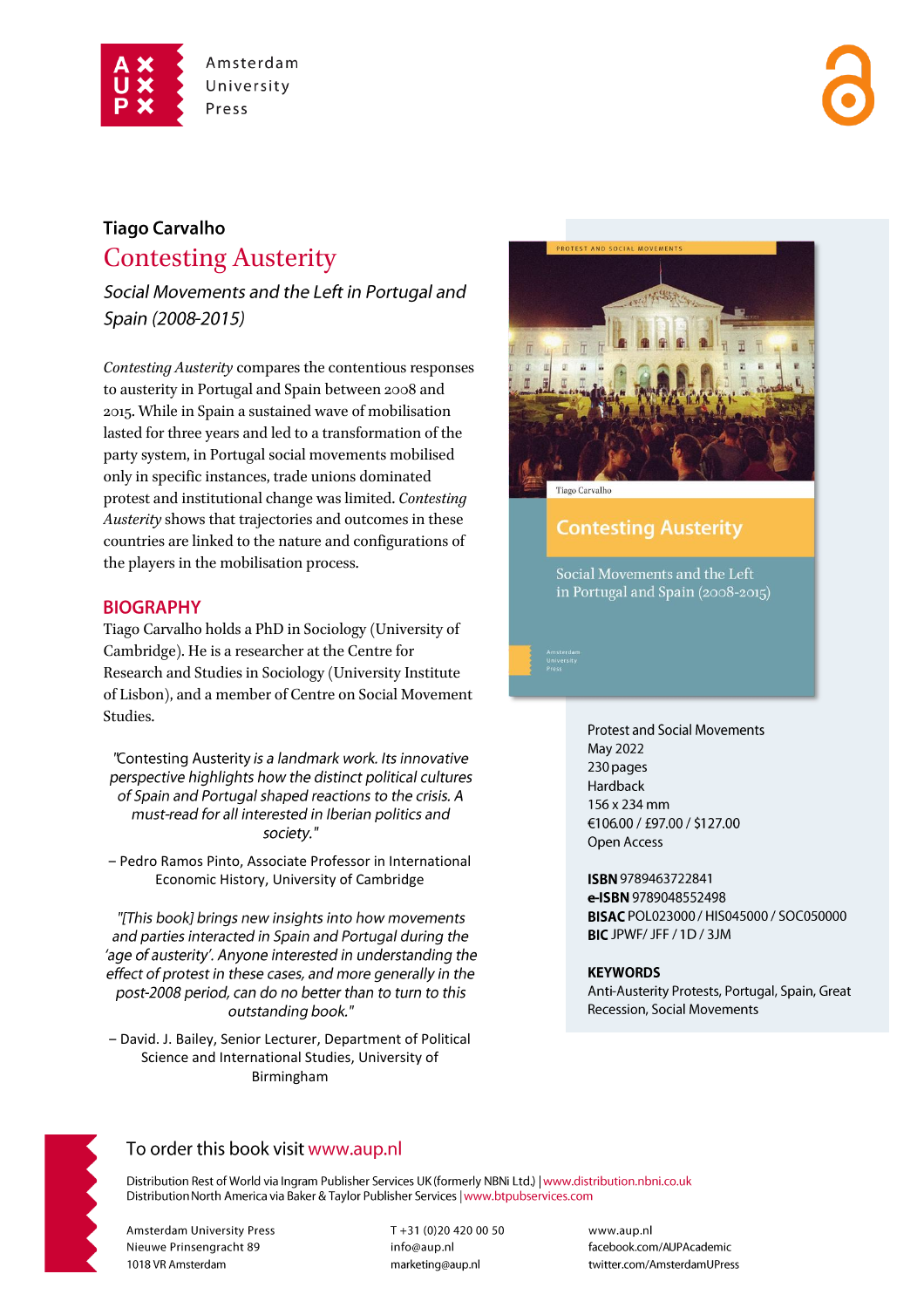

### **TABLE OF CONTENTS**

**Acronyms Acknowledgments** 

#### **Introduction**

Starting point The contentious politics of neoliberalism European crisis The politics of austerity in the Southern European countries Contesting austerity in Southern Europe Contesting austerity: social movements and the left

#### **1 Cycles, arenas and claims: A players-based approach**

Cycles of protest, political opportunity structures and eventful protests Blurring the lines: a multi-player perspective Repertoires, discourses and claim-making Research design, methods and data collection

#### **2 Preludes to the anti-austerity mobilisations: From Democratisation to the Great Recession**

Contentious transitions Contention under consolidating democracies New millennium contentious transitions Anti-austerity antecedents (2005-2010) Diverging paths to the anti-austerity cycle of protest

#### **3 Turning points: Going beyond the core**

Setting the scene for austerity Networks and players Turning points in Portugal Turning points in Spain Going beyond the core: a summary Between democracy, precarity and austerity: movement culture and frames Networks of resistance Opening the way forward



## To order this book visit www.aup.nl

Distribution Rest of World via Ingram Publisher Services UK (formerly NBNi Ltd.) | www.distribution.nbni.co.uk Distribution North America via Baker & Taylor Publisher Services | www.btpubservices.com

**Amsterdam University Press** Nieuwe Prinsengracht 89 1018 VR Amsterdam

T+31 (0)20 420 00 50 info@aup.nl marketing@aup.nl

www.aup.nl facebook.com/AUPAcademic twitter.com/AmsterdamUPress